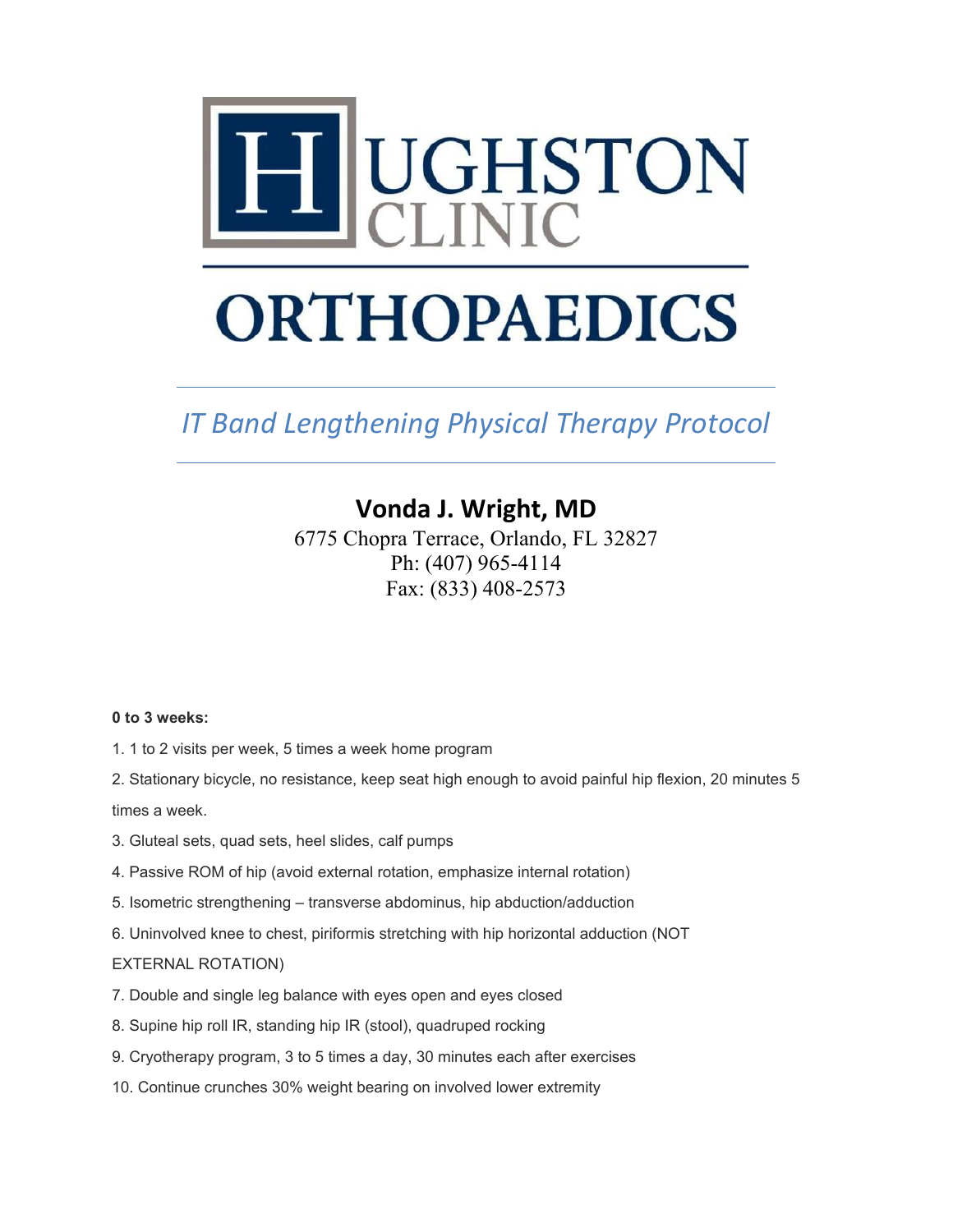

#### **3 to 6 weeks:**

- 1. 2 to 3 visits per week, 5 times a week home program
- 2. Continue all exercises in previous phase (as described above)
- 3. Add light resistance to stationary bike lower seat as increased ROM allows
- 4. Piriformis stretching
- 5. Start weaning crutches beginning at 3-4 weeks. Begin by advancing weight-bearing for 50% for
- $\frac{1}{2}$  week, then 75% for the remaining  $\frac{1}{2}$  week, then go to 100% while using crutches for  $\frac{1}{2}$  week.

Emphasis should be full weight-bearing without crutches 2 weeks after beginning wean with NO LIMP. If

needed, one crutch (in opposite arm) or a cane can be used to transition to a normal gait

- 6. Straight leg raises (supine, prone, lateral (affected side down only) avoid hip abduction
- 7. Sidelying clams and bent knee fall outs, short lever hip flexion (seated)
- 8. Water/pool work may begin to include:
- A: Walking
- B: Jogging (chest high water)
- C: Swim with pole buoy (Avoid frog-kick, flutter OK)

9. Crutches should be weaned off by the end of this stage, and gait should be normal – if not, contact Dr. Wright

# **6 weeks to 3 months:**

- 1: 2 to 3 visits per week 5 times a week home program
- 2. Continue all exercises in previous phase (as described above)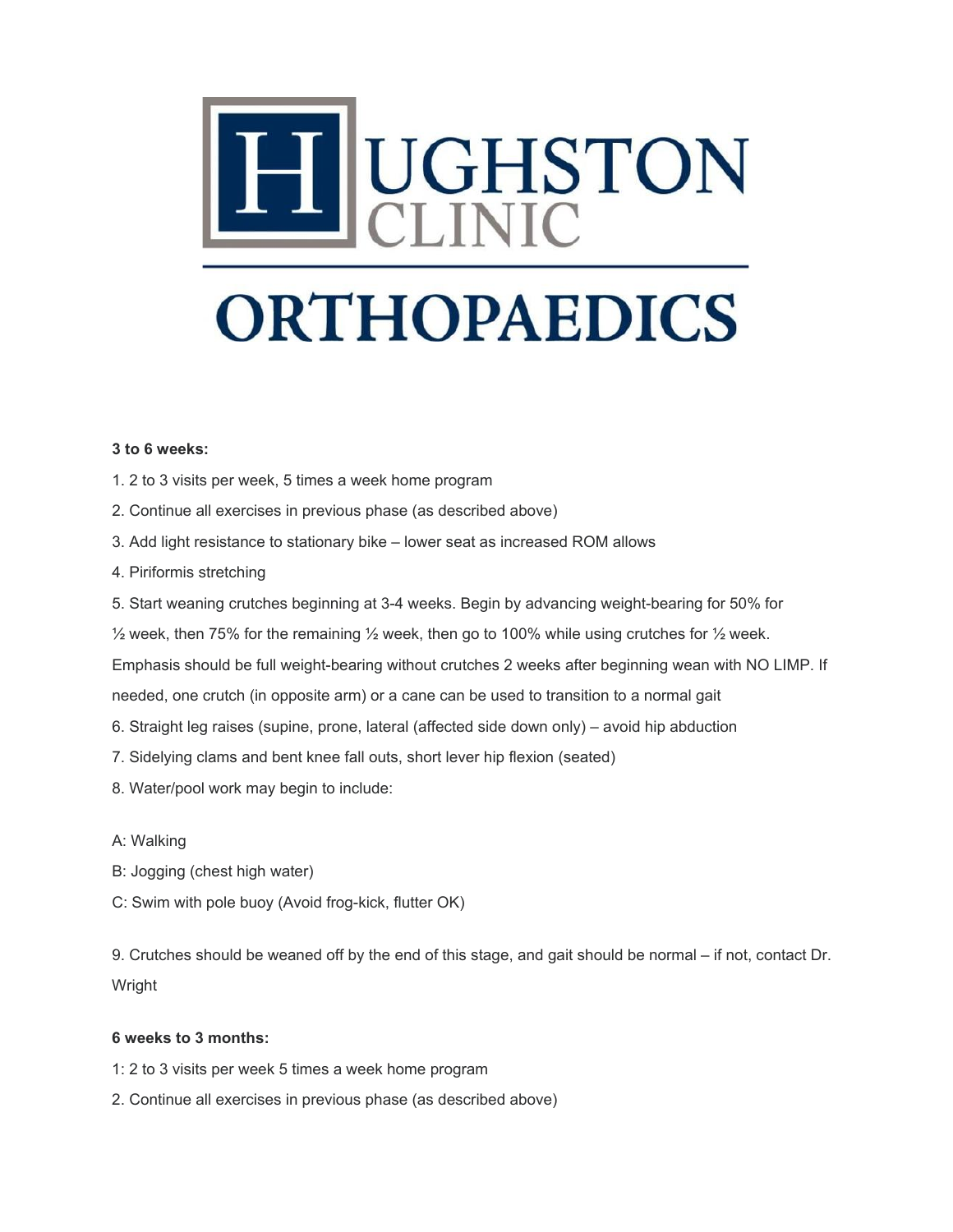

3. Kneeling hip flexor stretch, manual long axis distraction, manual A/P mobs, double leg bridges

with tubing, double 1/3 knee bends, double leg cord rotations

- 4. Add to water/pool work swimming with fins, bounding/plyometrics
- 5. Increase resistance to stationary bike lower seat as ROM increases
- 6. Begin seated rowing, elliptical, and/or stair climber
- 7. Begin exercises including mini-squats and wall slide mini squats
- 8. Toe raises with weights, step ups (begin with 2 inches and progress to a full step)
- 9. Trunk strength
- A. Transverse abdominus
- B. Side supports
- C. Trunk and low back stabilization

10. ROM should be normal by the end of this stage – if not contact Dr. Wright

#### **3 to 5 months:**

1. 2 to 3 visits to 5 times a week home program. May need physical therapy supervision for

#### functional training

2. Continue all exercises in previous phase (as described above)

3. Dynadisc, advanced bridging (swiss ball, single leg), side supports, single leg cord rotation,

skaters/side stepping (pilates or slideboard), single knee bends (lateral step downs), single leg windmills,

lunges, side to side lateral agility, forward or backward running with a cord

4. Focus rehabilitation towards more closed-chain exercises including leg presses, step-ups, minisquats, and hamstring curls with light weights, high repetitions. Repetitions should be smooth and slow